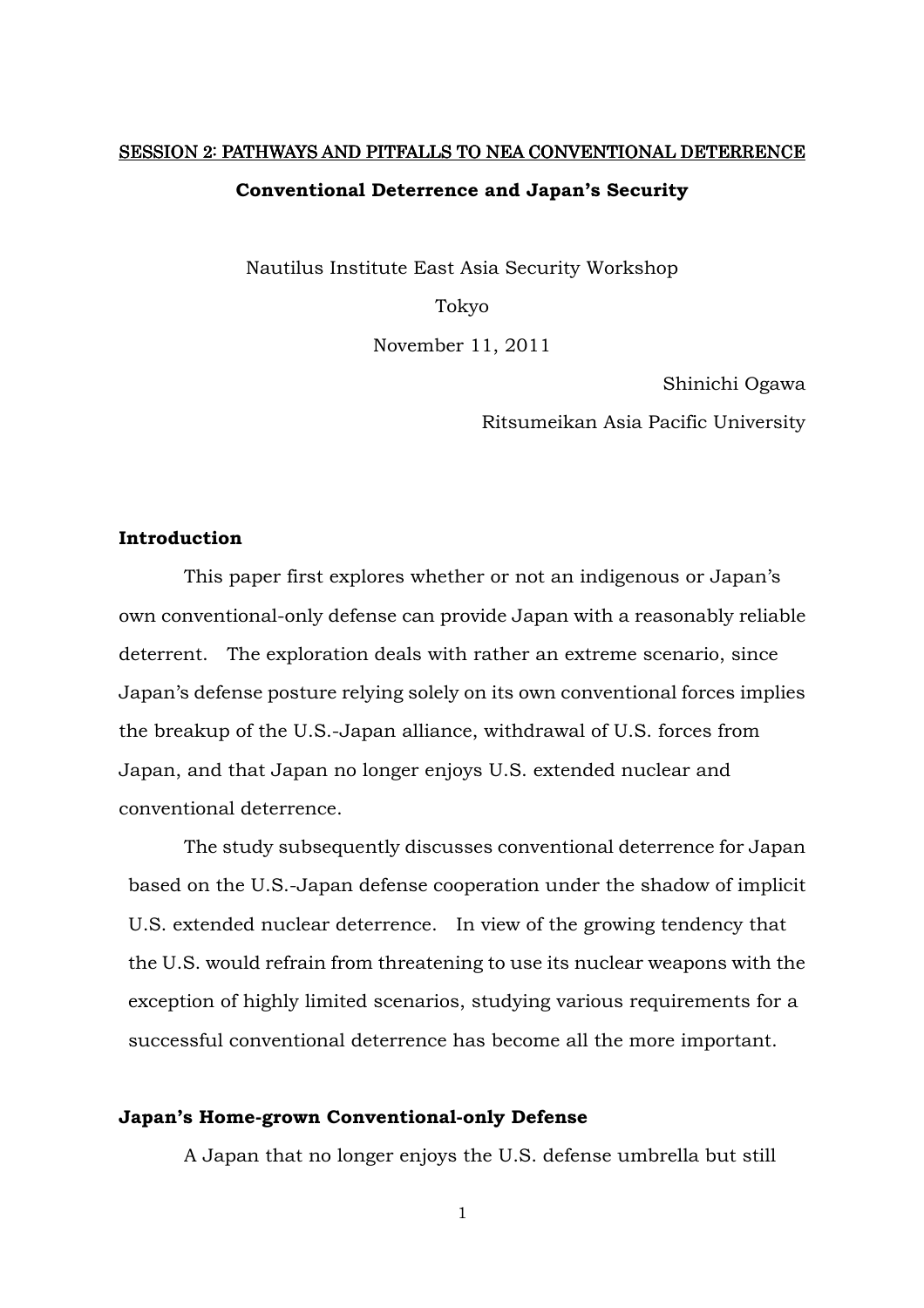determined to be a non-nuclear has to examine the viability of indigenous conventional-only defense and deterrence. In order to attain a certain degree of conventional deterrence Japan must first revise its long-standing defense doctrine and posture. Under the post-World War II Japanese Constitution, Japan has limited its defense capability to a "minimum necessary capability for self-defense" and defined its defense posture as "exclusively defensive-defense." The minimum necessary capability for self-defense may vary with the prevailing international situation, military capabilities of would-be adversaries, and military technologies available, but offensive weapons designed to be used only for the destruction of another country, such as long-range offensive missiles, long-range bombers, and attack aircraft carriers are not allowed to field under any circumstances. This prohibition, coupled with a doctrine of exclusively defensive-defense, has led to an additional self-restraint, refraining from deploying any power projection capability or offensive military capability that can strike other countries' territories. The present guidelines for U.S.-Japan defense cooperation, adopted in 1997, can read that Japan's Self-Defense Force (SDF) assumes defensive operations in and around Japan, while U.S. forces provide strike power necessary for defending Japan.<sup>1</sup>

Without U.S. defense commitment, Japan must develop its own offensive capabilities to a certain extent in order to build its own deterrence. A purely denial defense posture lacking both offensive and retaliatory military capabilities is inherently a much weaker deterrent than the one that combines both defensive and offensive capabilities. If a prospective

<sup>1</sup> The 1997 Guidelines for U.S.-Japan Defense Cooperation declares, "The Self-Defense Forces will primarily conduct defensive operations in Japanese territory and its surrounding waters and airspace, while U.S. Forces support Self-Defense Forces' operations. U.S. Forces will also conduct operations to supplement the capabilities of the Self-Defense Forces."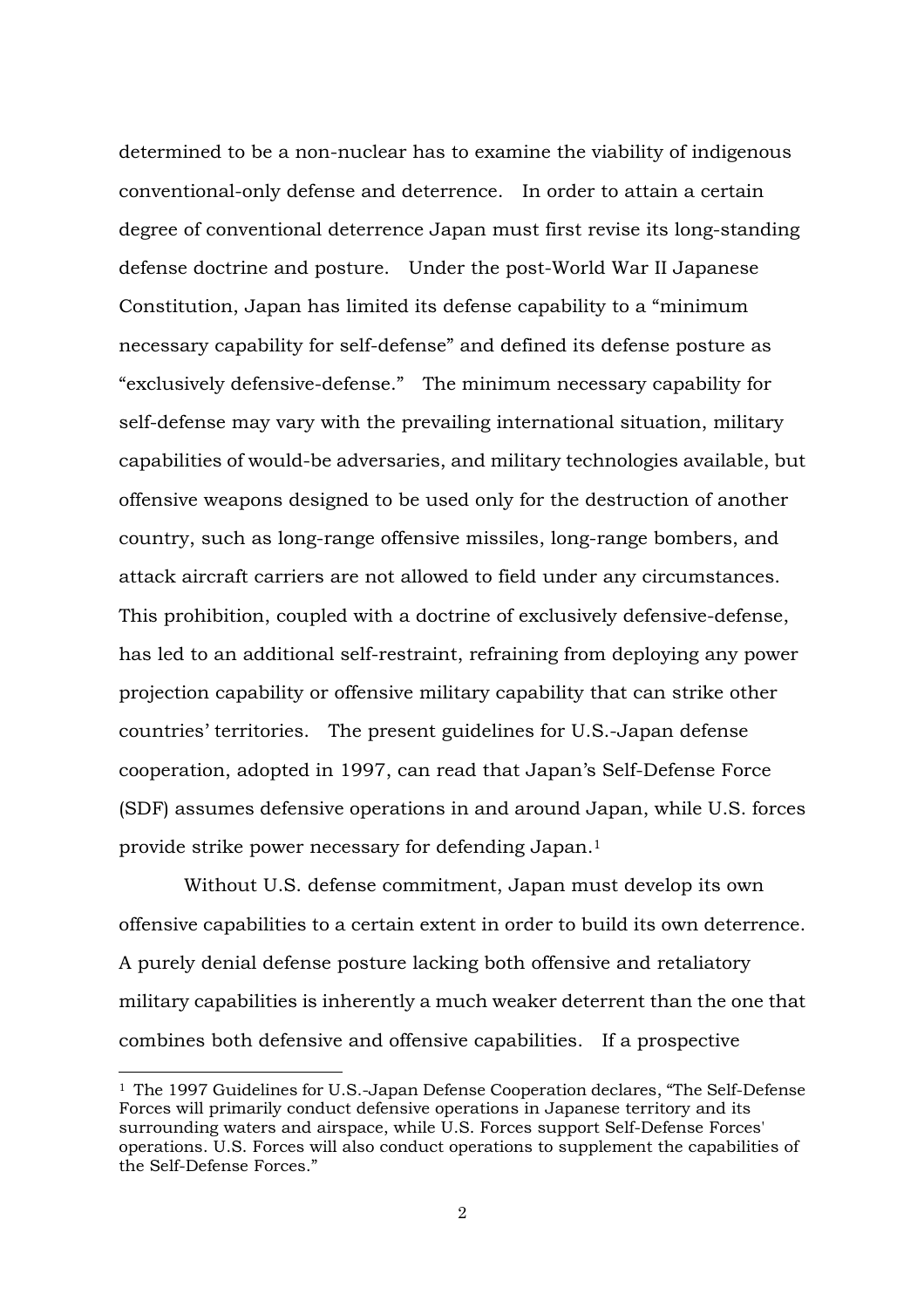attacker faced simply with a defensive power, it can estimate how much effort it will have to make and what its probable losses will be in order to defeat the enemy forces. If, however, the challenger were confronted with some offensive and retaliatory capabilities, it would be more difficult for the country to estimate the total costs it will have to pay. Precisely this uncertainty makes the threat of offense and retaliation a strong deterrent. Japan's exclusively defensive-defense posture is a sort of political concept and indicates that Japan will not engage in an aggressive war or in a surprise attack and that Japan will only fight in self-defense. However, a majority of the Japanese public tends to extend the political concept to actual military operations and interprets it as prohibiting the SDF from launching offensive operations. There should be no undue restraint imposed on military operations as such once the political decision to employ the SDF has been made. There is no reason why a politically defensive posture cannot have a militarily offensive power and strategy. Such power and strategy is indispensable for building Japan's own deterrent capacity.

 The second requirement for achieving Japan's conventional deterrence is to augment its newly acquired offensive capability by developing and deploying advanced sensors and high-tech precision-strike weapons, supported by computerized information processing. Thanks to revolutionary advance in military and information technology, America's conventional weapons attained an extraordinary destructive power by the beginning of the 1990s.<sup>2</sup> Today's U.S. conventional forces seem to have a

<sup>2</sup> Then-vice president Dick Cheney, after the Operation Desert Storm, reportedly went as far as to say that U.S. high-tech conventional weapons had grown to be able to fulfill the missions previously achievable only with nuclear weapons. Quoted in William M. Arkin et al., "Nuclear Weapons Headed for the Trash," *The Bulletin of the Atomic Scientists*, vol. 47, no. 10 (December 1991), p. 16. For another example, William J. Perry, before assuming office as the secretary of defense under President Bill Clinton, estimated that U.S. high-tech conventional weapons could enable the U.S. to limit the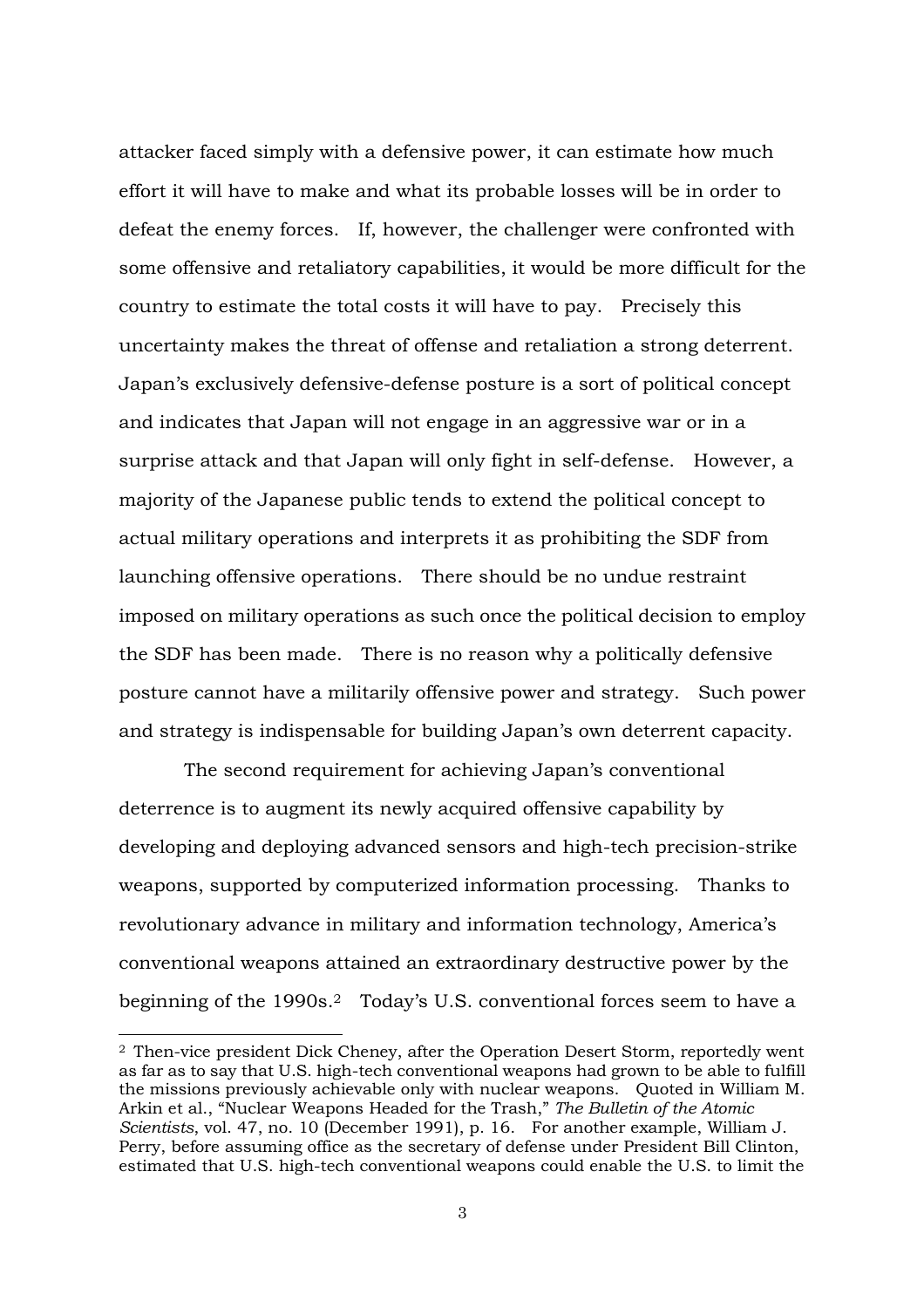combination of range, accuracy, survivability, and lethality that allows them to strike deep into adversaries' territories. In order to design conventional-only deterrence, Japan has to develop and deploy powerful high-tech conventional weapons with the destructive capabilities closer to those fielded by the United States.

 Several difficult problems, however, defy Japanese efforts to attain credible high-tech conventional deterrence. First, high-tech conventional weapon systems, to be sufficiently compelling, might be financially costly to implement. In order to make a conventional threat that is by nature a less frightening one into an awesome threat, Japan has to allocate a large amount of fund for a range of high-tech conventional weapon systems such as theater-range precision-guided munitions (PGM), the needed number of delivery platforms, and the supporting systems. In view of Japan's severe fiscal condition that suffers from a huge amount of national debt reaching almost 200 percent of the value of its annual GDP, bearing the new costs for developing and fielding high-tech weapons and their delivery means simply look prohibitive. The fact that the annual Japanese defense budget in the last ten years has not increased a bit, $3$  despite worsening condition of its security environment, vividly illustrates Japan's fiscal difficulties.

Second, even if Japan somehow should succeed in some degree in developing and deploying lethal high-tech conventional weapons, Japan still likely to face the difficulty of convincing its adversaries of the destructive power of the newly acquired weapons. This is simply because, in contrast

role of its nuclear forces to the deterrence of nuclear attack alone. See, William J. Perry, "Desert Storm and Deterrence," *Foreign Affairs*, vol. 70, no. (Fall 1991), p. 66. <sup>3</sup> In contrast, Russia's annual defense budget has grown to be about six times larger and China's defense budget has amounted about 3.7 times larger than that of ten years ago. See Boueishou [Ministry of Defense, Japan], *Nippon no Bouei Heisei 23* [White Paper on Defense 2011] (Gyosei, 2011), pp. 204, 207. http://www.clearing.mod.go.jp/hakusho\_data/2011/w2011\_00.html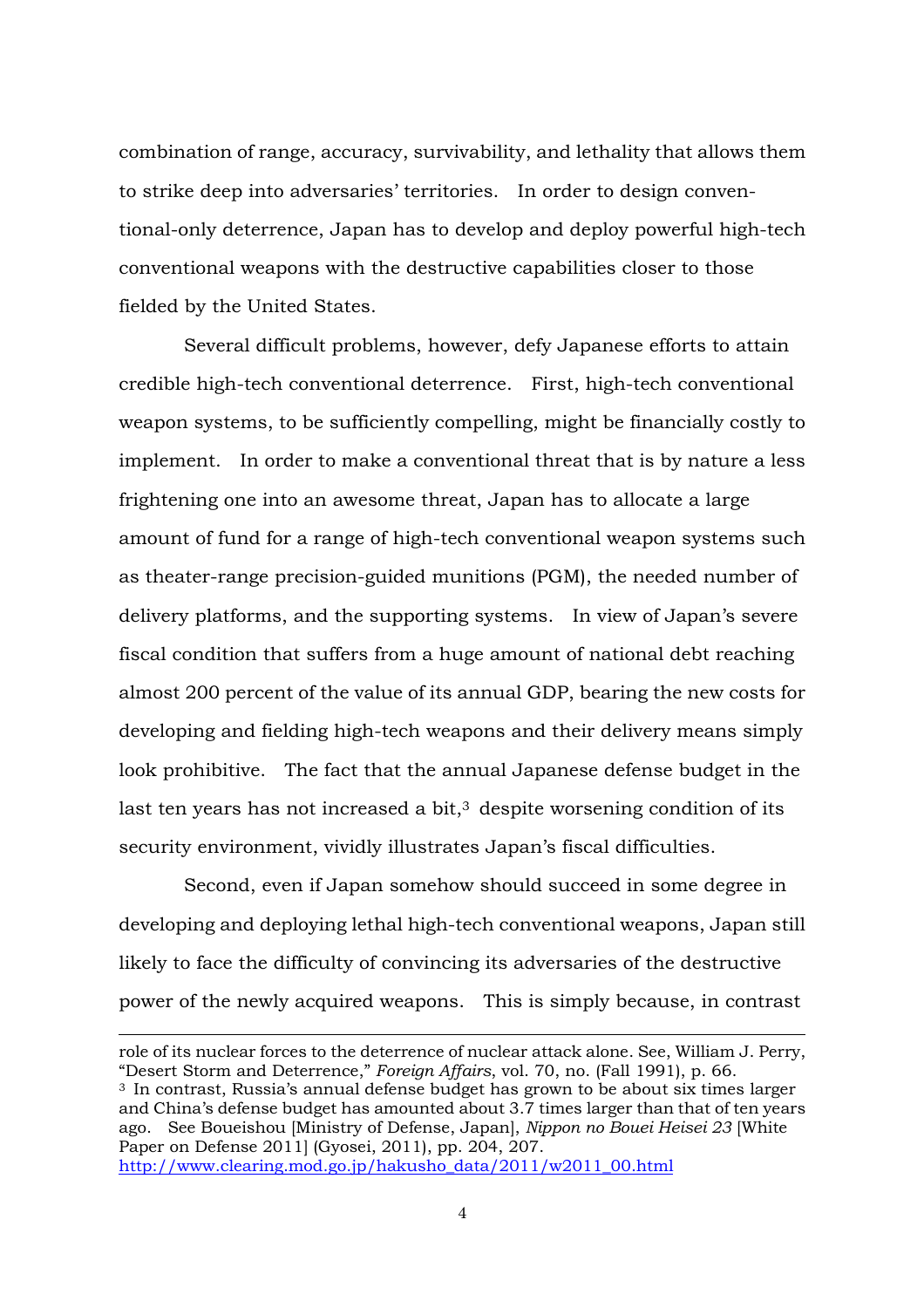to U.S. forces, the SDF under the strict constraints on the use of force will not have sufficient chances to demonstrate their destructive power.<sup>4</sup> New, untried capabilities may have little deterrent impact.

 Another intractable problem that may emerge in the process of Japanese conventional buildup is possible negative reactions from neighboring countries. Simply because of a series of war Japan waged in the end of the  $19<sup>th</sup>$  century and first half of the  $20<sup>th</sup>$  century, Japan's deployment of power projection capabilities, even for deterrent purposes, is likely to invite countermeasures from two Koreas and probably even from nuclear-armed China and Russia, thereby falling into a serious security dilemma. In order to avoid such a quandary, Japan may be forced to compromise its development program of high-tech conventional weapons. Alternatively, Japan may advocate multilateral arms control to restrain some conventional weapons, for the purpose of mitigating the pressure of arms race in Northeast Asia. Such undertaking, however, would prove to be impractical due to vast differences of conventional force structure among Northeast Asian states and difficulties caused by nuclear weapons that some regional states deploy. In view of these financial, political, and historical barriers, Japan is unlikely to be able to develop and field high-tech conventional forces necessary for home-grown conventional deterrence.

 Moreover, even though high-tech conventional weapons have acquired upgraded destructive power, nuclear weapons, with their quick and vast destructive power, remain to be more effective than conventional

<sup>4</sup> The Japanese Constitution prohibits the government to employ the SDF to solve international disputes. The Japanese government restricts the use of force only for self-defense and under the following three conditions: 1) when there is an imminent and illegitimate act of aggression against Japan; 2) when there is no appropriate means to deal with such aggression other than by resorting to the right of self-defense; and 3) the use of armed force is confined to the minimum necessary level.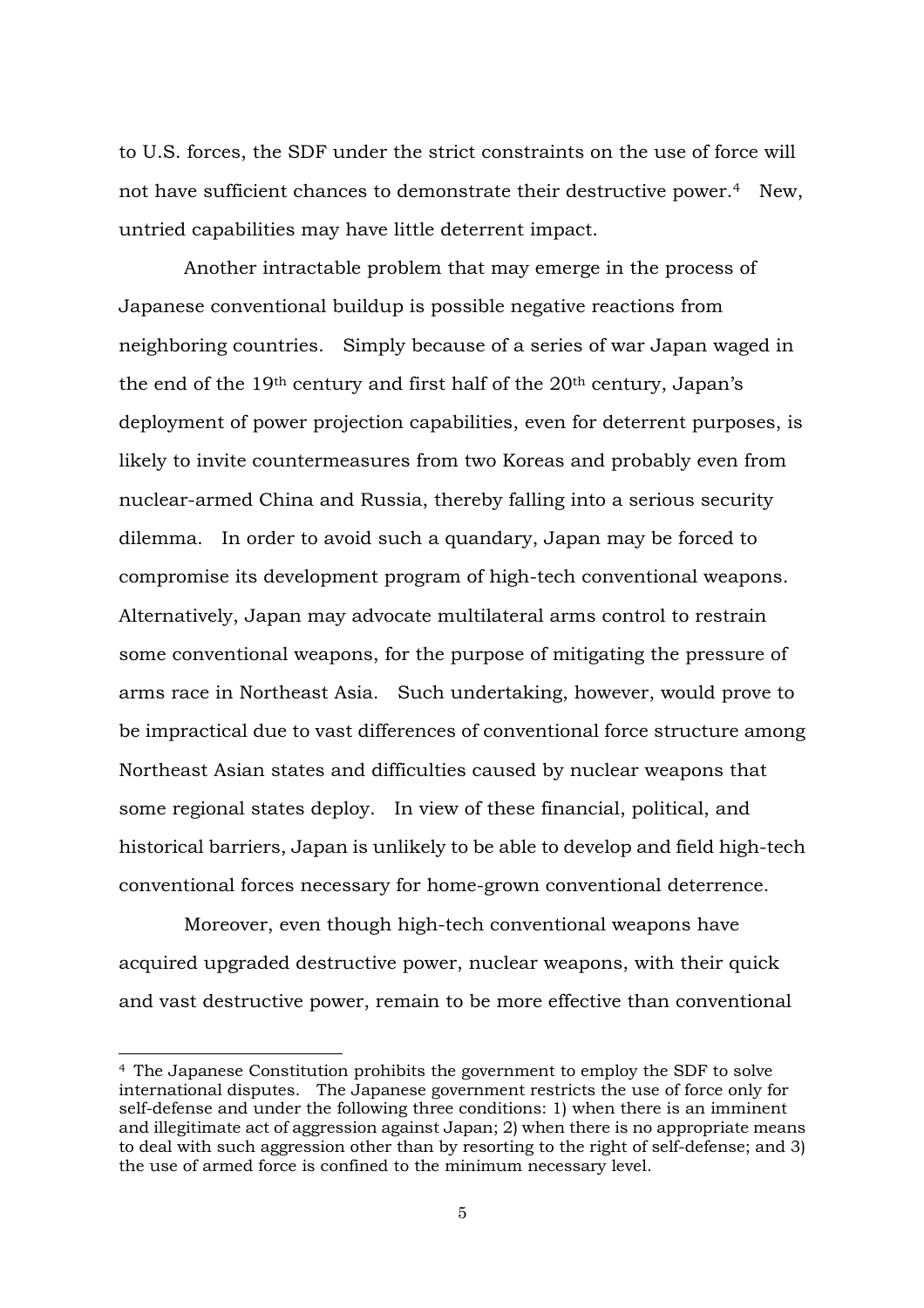weapons in making strategic strikes. Consequently, a conventional-only defense gives a nuclear-armed aggressor a decisive war-winning capability; deterrence vis-à-vis a nuclear-armed adversary is hard to be successful through exclusively conventional means. Further, questions remain in the so-called "intra-war deterrence" situation or capabilities to stop combat action from escalation. Under circumstances where a nuclear-armed adversary is already experiencing effects of Japanese high-tech conventional strikes as part of an ongoing war, it is doubtful that a threat of additional high-tech conventional strikes could powerfully deter the opponent's use of nuclear weapons. It is doubtful that conventional weapons, albeit enhanced in their strike capabilities, can reliably dissuade a nuclear-armed state from escalating conventional war onto nuclear level; the country with conventional-only defense would be forced to back down if the nuclear-armed adversary threatens to use nuclear weapons strategically during conventional hostilities. Furthermore, due to horrifying experiences in Hiroshima and Nagasaki, the Japanese public at large suffers from psychological weakness toward nuclear threat and coercion. Nuclear-armed adversaries can exploit this Japanese vulnerability in a crisis or wartime.

 For excluding nuclear weapons from deterrence calculus, Japan may propose an establishment of a region-wide, legally binding negative security assurance (NSA) regime. Nevertheless, even if Japan should be successful in such an undertaking, the regime is still not assuring enough for the Japanese public since there is no viable means to verify nuclear-armed states' commitment not to use nuclear weapons. For a country like Japan that cannot rule out the danger of facing a nuclear threat, conventional-only defense cannot generate enough assurance of its security. As long as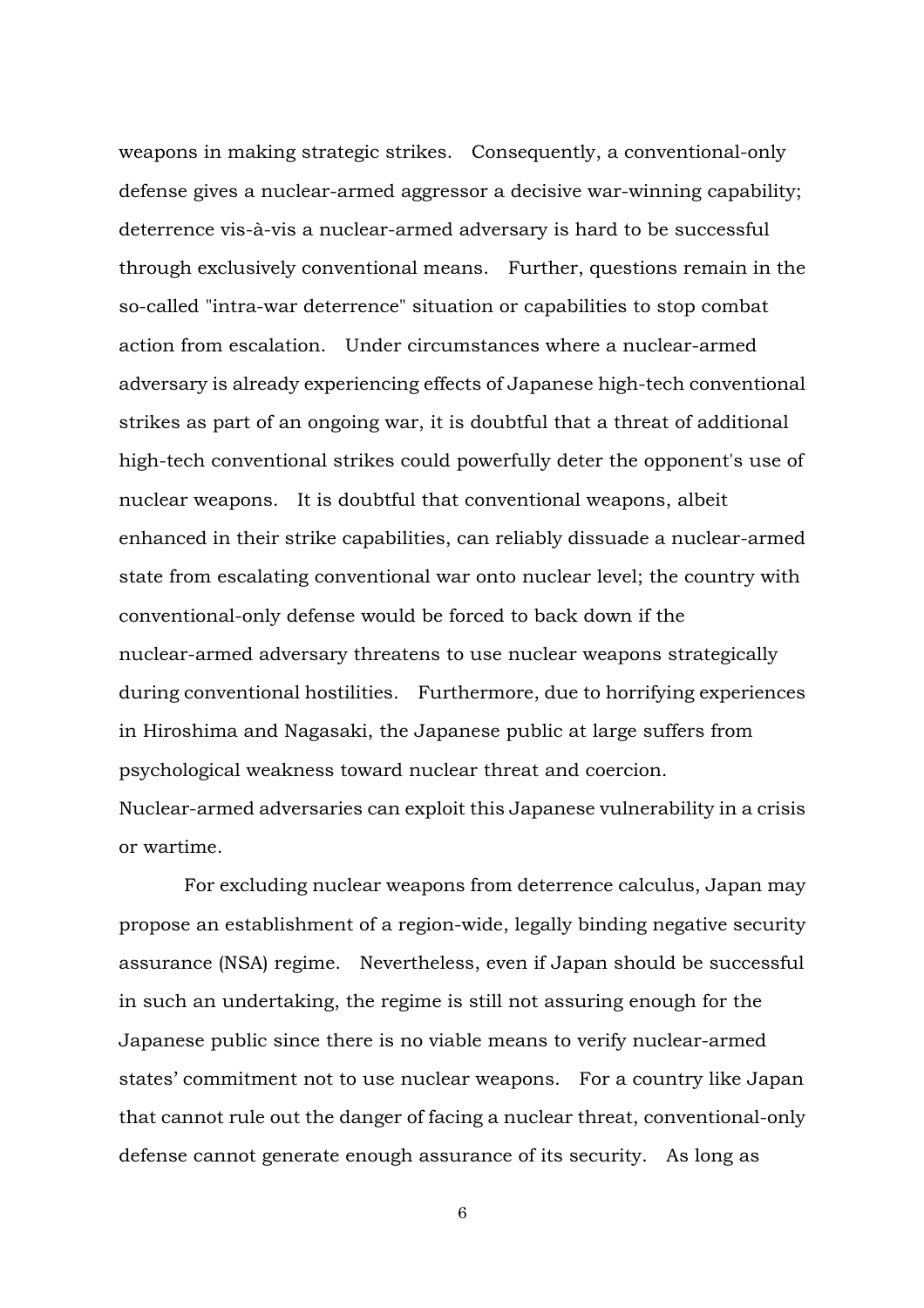nuclear weapons continue to exist in the neighboring states, Japan needs a deterrent based on the weapons in kind to cope with them.

## **Characteristics of U.S. Extended Nuclear Deterrence to Japan**

In the Cold War days, in contrast to Western Europe, the U.S. and Japan did not find it absolute necessary to deploy U.S. nuclear weapons on Japanese territory in maintaining the credibility of the U.S. nuclear umbrella. The reason was as follows. Japan never faced a Soviet conventional threat of the same type and magnitude as that confronted by Western Europe. The Soviet conventional threat posed to Japan was alleviated considerably by Japan's island position and the existence of China, which then had pinned down considerable Soviet forces. Thus, the conventional military balance, specifically that of air and naval forces confronting the Soviet Union, were not adverse when considering the forces of the U.S. and Japan combined; consequently, the U.S. did not need to rely heavily on nuclear weapons to defend Japan. The nuclear shield Japan enjoyed was, in essence, a U.S. retaliatory nuclear deterrent against a Soviet nuclear first use on Japan, which did not necessarily require deployment of U.S. nuclear weapons on Japanese territory.<sup>5</sup> Japan's three non-nuclear principles, announced in December 1967 for domestic political reasons and contains a provision of non-introduction of nuclear weapons into Japan, did not seriously damage the credibility of the U.S. nuclear commitment.

Judging from our experience in the Cold War, as long as the combined Japanese and U.S. conventional forces can maintain an adequate

<sup>5</sup> For the details, see Shinichi Ogawa, "U.S. Nuclear Forces and Japanese/Western Pacific Security," in *Nuclear Weapons in the Changing World: Perspectives from Europe, Asia, and North America*, ed. Patrick J. Garrity and Steven Maaranen, (New York: Plenum Press, 1992), pp. 150-151**.**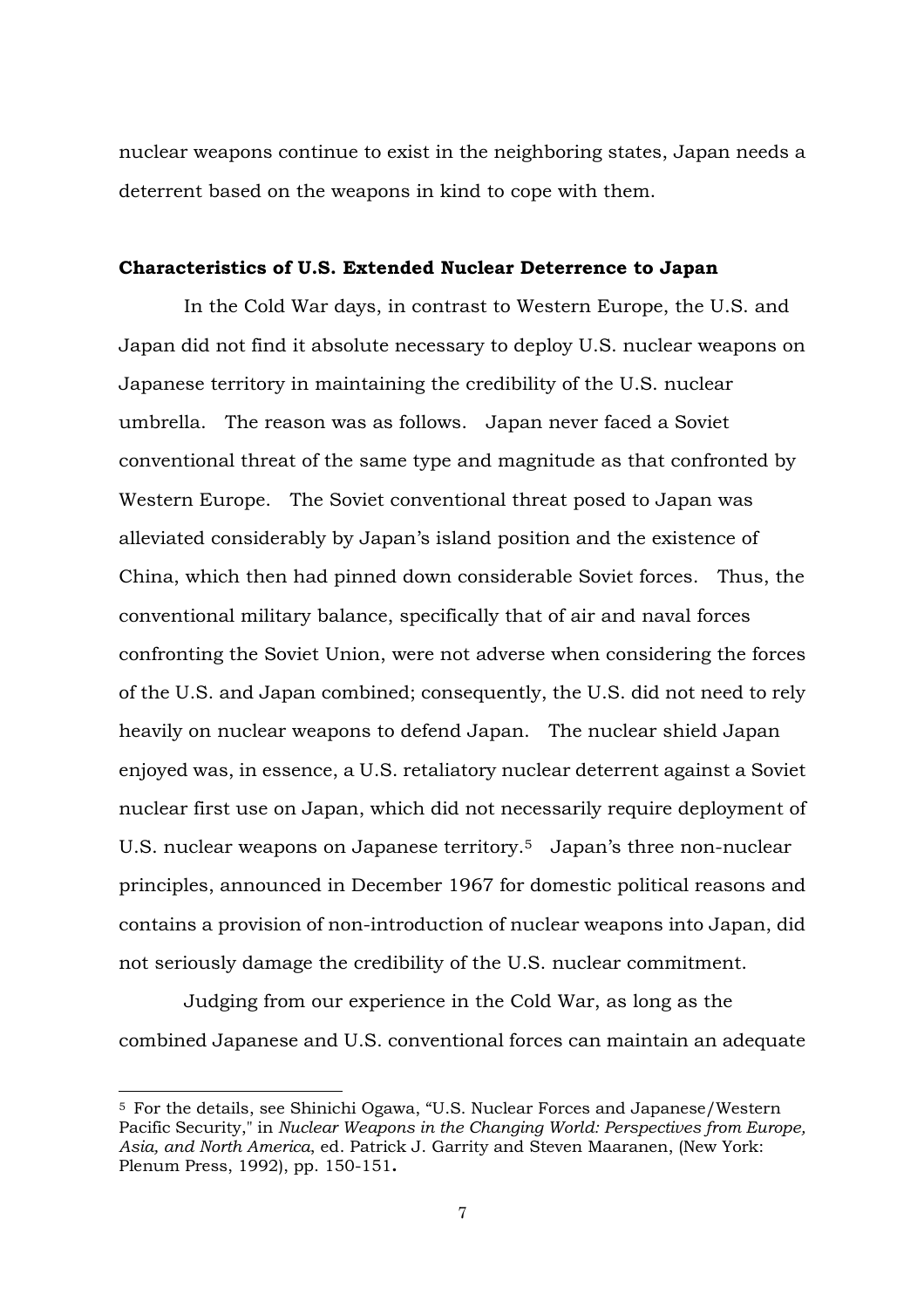air and naval balance vis-à-vis a neighboring nuclear-armed state, the requisite function of the U.S. extended nuclear deterrence for Japan would continue to the prevention of the first use of nuclear weapons by its nuclear adversary. Such a purely retaliatory deterrent posture does not require a particular type of nuclear weapon or specific deployment and employment policy. The existential nature of U.S. nuclear deterrence would be sufficient. In addition, such deterrence can be buttressed by periodic U.S. declaration of its nuclear commitment to Japan. Moreover, overwhelming counterforce capabilities of U.S. strategic nuclear forces, compared with those of other nuclear-armed states, make the existential U.S. extended nuclear deterrence even more workable.

The aforementioned discussion suggests that if Japan and the U.S. continue to maintain an adequate air and naval balance in comparison with opponents, the non-introduction clause of Japan's three non-nuclear principles does not hamper the U.S. policy of extending nuclear deterrence. If that is the case, we can further argue that a carefully designed nuclear-weapon-free zone (NWFZ) covering Japan and South Korea<sup>6</sup> is not incompatible with the U.S. extended nuclear deterrence to Japan and South Korea, providing once again that each of the two countries, with U.S. assistance, maintains conventional military capabilities necessary for coping with a conventional assault from a neighboring nuclear adversary.

A question remains, however. What will become of U.S. troops stationed in Japan and South Korea when the two countries attempt to establish a NWFZ? From Japan and South Korea's point of view, U.S. conventional forces deployed in each country are the ultimate symbol of U.S.

<sup>6</sup> It is desirable that the zone putting a ban on deploying and using nuclear weapons be limited to the territorial spaces of Japan and South Korea.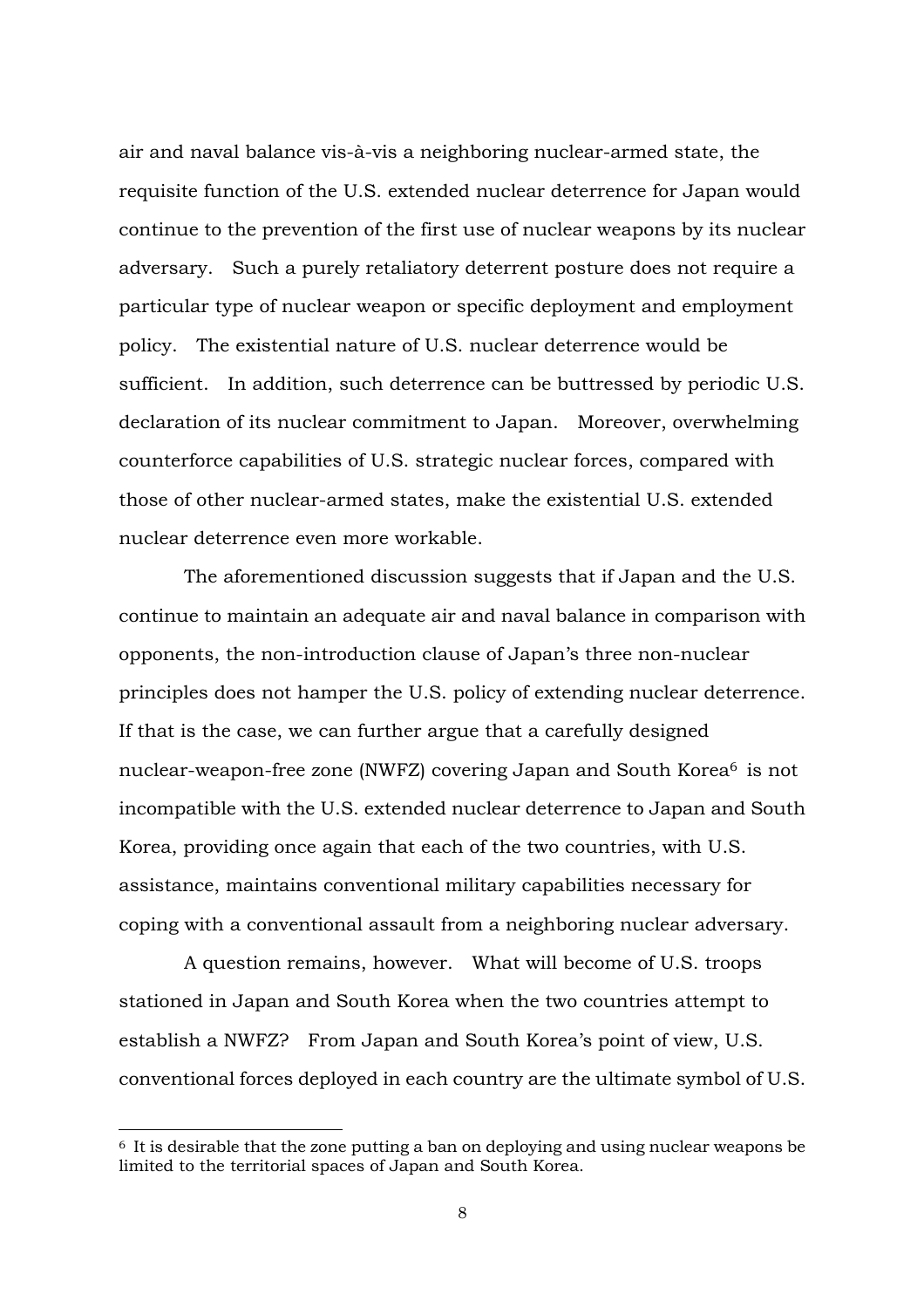resolve and commitment to their security. Indeed, stationing of combat-ready U.S. conventional forces on their soil exerts a powerful deterrent effect on a nuclear-armed opponent by negating the scenario that a nuclear-armed adversary could launch conventional aggression against Japan or South Korea and, after achieving a quick victory, could issue nuclear threat in the expectation that the U.S. would choose not to intervene. Accordingly, Japan and South Korea will find it difficult to trade Japan- and Korea-based U.S. forces for creating a NWFZ.

A neighboring nuclear opponent, on the other hand, may view that engaging fully with forward-deployed U.S. forces in the Asia Pacific region including those stationed in Japan and South Korea can threaten its homeland security and/or inescapably link, however remote, to nuclear dimensions. Thus, the neighboring nuclear weapon state argues that stationing of a sizable U.S. force in a state party to a NWFZ contravenes the spirit of NWFZ, if not its provisions. In addition, if the U.S. deploys in Japan or South Korea longer-range PGMs with a considerable counterforce capability against the nuclear forces of the nuclear opponent, such a line of argument unavoidably grows. If so, it is not surprising that the nuclear-armed opponent tries to mutilate or deny a legally binding NSA to Japan and South Korea, thereby negating one rationale for establishing a NWFZ.

One may invoke Australia's unique position to disprove the afore-mentioned argument. Both China and Russia have given a legally binding NSA to Australia,<sup>7</sup> a party to the South Pacific Nuclear Free Zone Treaty and a staunch ally of the United States. While Australia has not

<sup>7</sup> Japan, Ministry of Foreign Affairs, Disarmament, Non-proliferation and Science Department, *Nippon no Gunshuku*・*Fukakusan Gaiko* [Japan's Disarmament and Non-Proliferation Policy] 5th edition, (n.a., 2011), p. 186.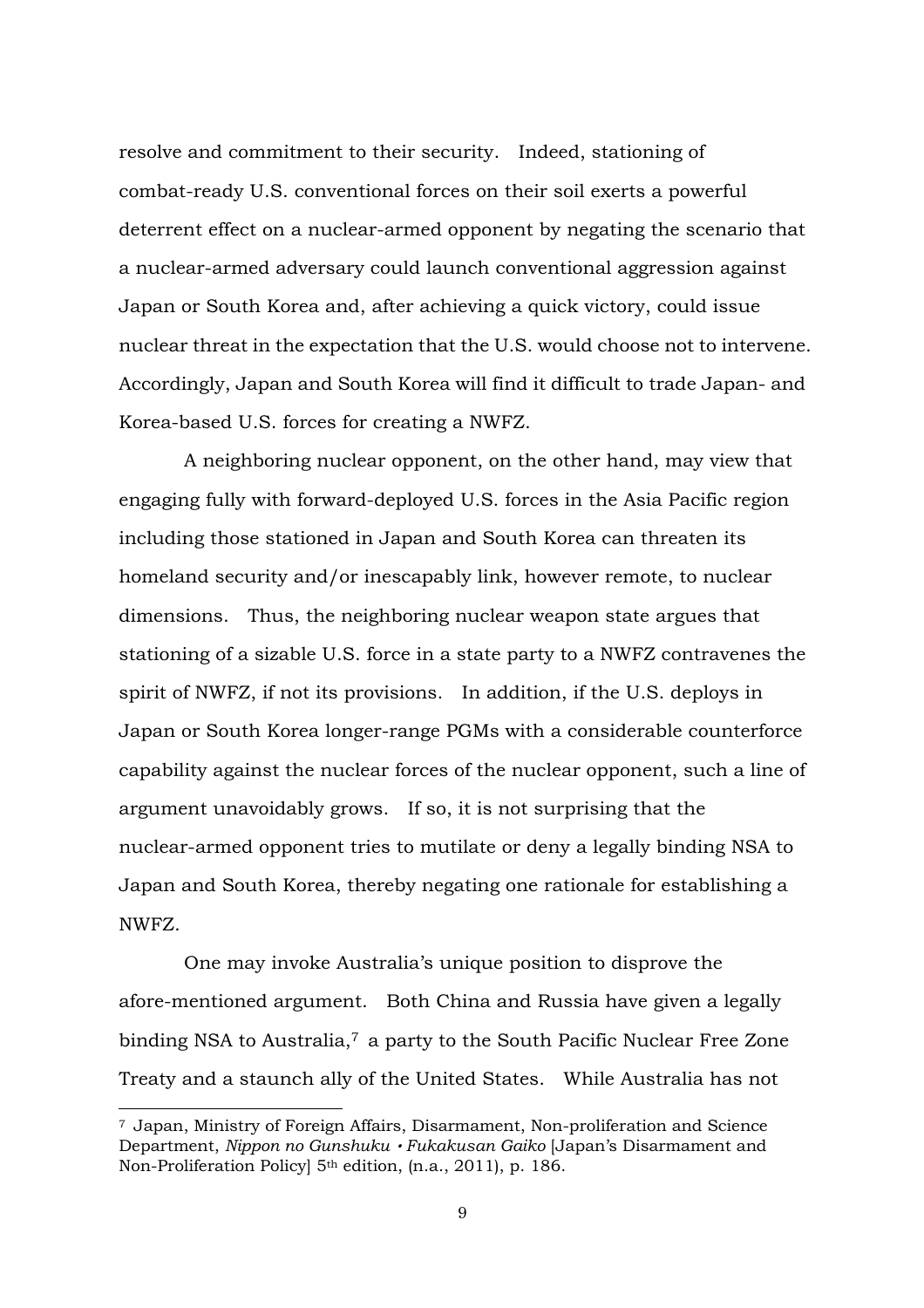placed on its territory a combat-ready U.S. troop excepting the one for periodic joint training, it has been hosting joint military facilities related to U.S. nuclear employment policy such as the one at Pine Gap for ballistic missile early warning information and other intelligence collection.<sup>8</sup> However, Australia is located in the Southern Hemisphere and is largely immune from strategic competitions staged in Northeast Asia where national interests of China, the United States, South Korea, Russia, and Japan converge.

### **Conventional Deterrence under the Existential U.S. Nuclear Umbrella**

America's 2010 Nuclear Posture Review (NPR) Report has announced a strengthened NSA vis-à-vis non-nuclear weapon states that are compliant with the NPT, but declared as in the past to maintain an option for a nuclear response to a non-nuclear assault by a nuclear-armed state or non-nuclear weapon state not compliant with the NPT. At the same time, however, the NPR stresses that the U.S. would consider the use of nuclear weapons only "in extreme circumstances," and only when the "vital interests" of the U.S. and its allies are at stake. Furthermore, it confirms that the U.S. is determined to strengthen further its conventional weapons capabilities with the objective of making deterrence of a nuclear attack on the U.S. or its allies the "sole purpose" of its nuclear arsenal.<sup>9</sup> In short, the chance of U.S. nuclear response, except in the case of a nuclear attack on it or its allies, is likely to be highly limited on condition that adversaries' non-nuclear attack remains incapable of making a strategic strike.

Decreasing the weight of nuclear component in U.S. extended

<sup>8</sup> Australia, Department of Defence, *Defence White Paper 2009*, pp. 94-95. http://www.defence.gov.au/whitepaper/docs/defence\_white\_paper\_2009.pdf 9 U.S. Department of Defense, *Nuclear Posture Review Report*, April 2010, pp.15-16.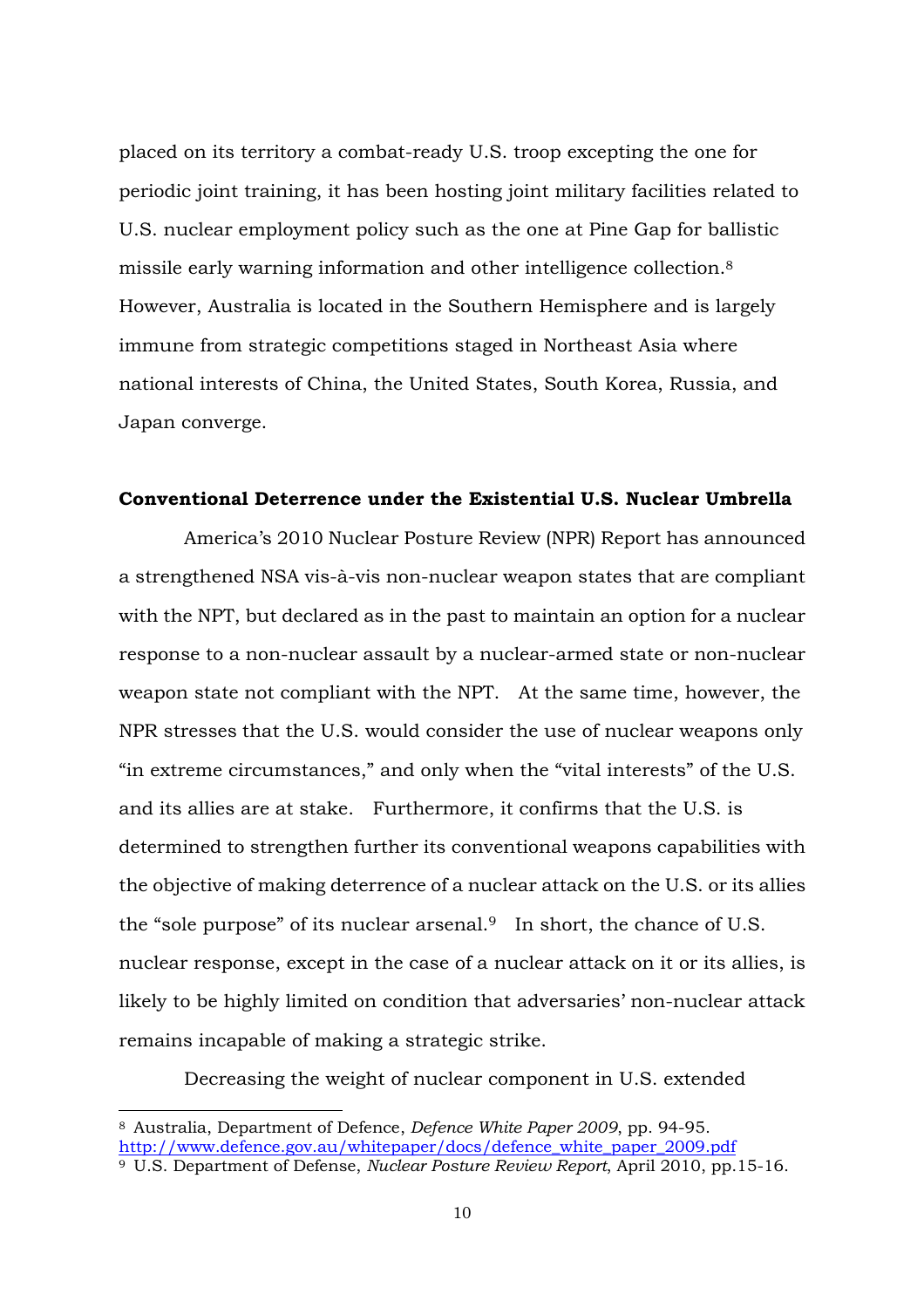deterrence should not be interpreted as damaging its credibility. Rather, relying a lot on nuclear weapons may lead adversaries to doubt U.S. resolve. The historical fact that several non-nuclear weapon states initiated war against nuclear-armed states illustrates the limitation of nuclear deterrent against conventional attack.<sup>10</sup> The history of non-use of nuclear weapons suggests that the gravity of moral and political consequences accompanying the use of nuclear weapons outweighs the military advantage of using them. Nuclear weapons have shown inherent limitations in preventing war between nuclear powers and non-nuclear weapon countries. Moreover, the longer the history of non-use of nuclear weapons, the more incredible would be the threat to use nuclear weapons against non-nuclear weapon states, thus downgrading deterrent value of nuclear weapons.

The trend that the U.S. extended deterrence will rely more on conventional means does not necessarily make it less credible. Conventional weapons can exert their own deterrent effect. In contrast to nuclear weapons, high-tech conventional weapons permit selective attacks and minimize secondary damages and, therefore, are more usable, thereby making their deterrent threat more credible.

While conventional weapons have their own deterrent power, success of extended conventional deterrence in itself cannot be an easy task to achieve: whereas threats for central deterrence are inherently credible, threats for extended deterrence have to be made credible.<sup>11</sup> One past study

<sup>10</sup> Some examples are China' military intervention in the Korean War, North Vietnam's offensive operations against the U.S. in the Vietnam War, surprise attack by Egypt and Syria against Israel in the Yom Kippur War (the Fourth Arab-Israeli War of 1973), and the 1982 Falkland War opened by Argentina.

<sup>11</sup> Thomas C. Schelling, *Arms and Influence* (New Haven: Yale University Press, 1966), p. 36. Patrick Morgan articulates this as follows: "One of the perceptual problems of deterrence on behalf of third parties is that the costs a state is willing to bear are usually much less than if its own territory is at stake, and it is very difficult to pretend otherwise." See Patrick M. Morgan, *Deterrence: A Conceptual Analysis* (Beverly Hills: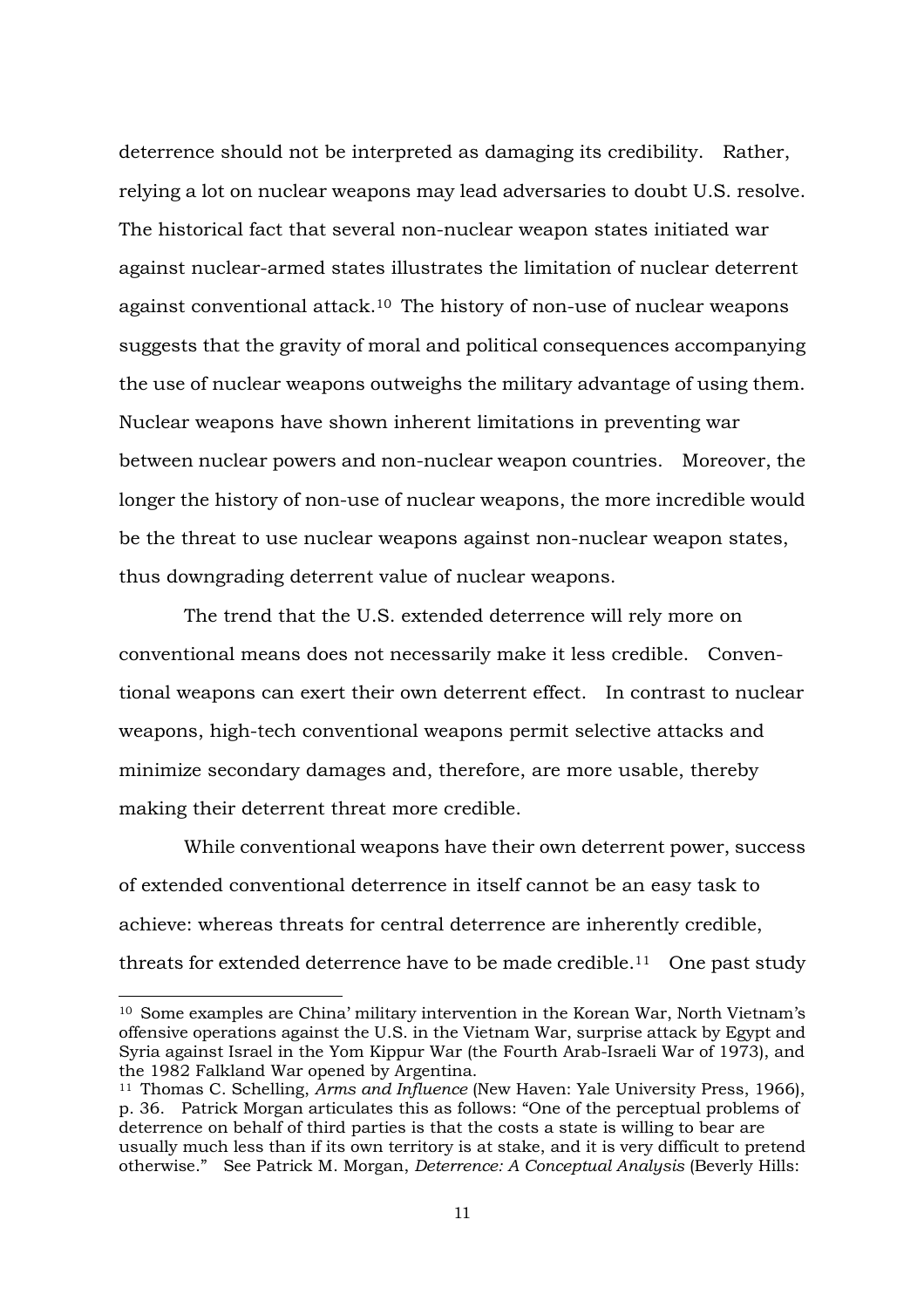on extended deterrence argues that out of fifty-eight cases of attempted extended deterrence from 1885 to 1984, the failed deterrence counts as many as twenty-four cases.<sup>12</sup> The other past study contends that deterrence is most often defeated by the flawed calculations of the challengers.<sup>13</sup> Then what type of weapons, deployment posture, employment strategies, and relations between protector and protégé can dissuade the challenger from launching military actions, or conversely can be most conducive to the success of extended conventional deterrence?

 First, Japan, in addition to maintaining an overall air and naval balance, with U.S. assistance, vis-à-vis each of the neighboring nuclear adversaries, must reconfirm that one indispensable element for a successful extended deterrence is the deployment of U.S. combat-ready troops on Japanese soil. As mentioned before, stationing protector's force on the soil of protégé is an ultimate visible symbol of defender's will to commit protégé's defense. Further, Japan has to maintain and help manage U.S. military bases and facilities in Japan to ensure their smooth functions. Without access to en route and in-theater logistical and basing support, the U.S. cannot conduct pre-planned military operations and bring in necessary reinforcing force in wartime.

Another important U.S. backup is the continued deployment of strike power in the Asia Pacific region, which Japan has kept away from for political reasons. These include carrier-based air wing, land-based fighter

<sup>12</sup> Paul K. Huth, *Extended Deterrence and the Prevention of War* (New Haven: Yale University Press, 1988), pp. 23-26. Another study reveals that out of 12 major instances of conventional deterrence between 1938 and 1979 only two cases represented clear-cut deterrence successes. See John J. Mearsheimer, *Conventional Deterrence* (Ithaca: Cornell University Press, 1983), pp. 19-20. <sup>13</sup> Richard Ned Lebow, "Correspondence: Deterrence Failure Revisited," *International Security*, vol. 12, no. 1 (Summer 1987), p. 197.

Sage Publications, 1977), p. 84.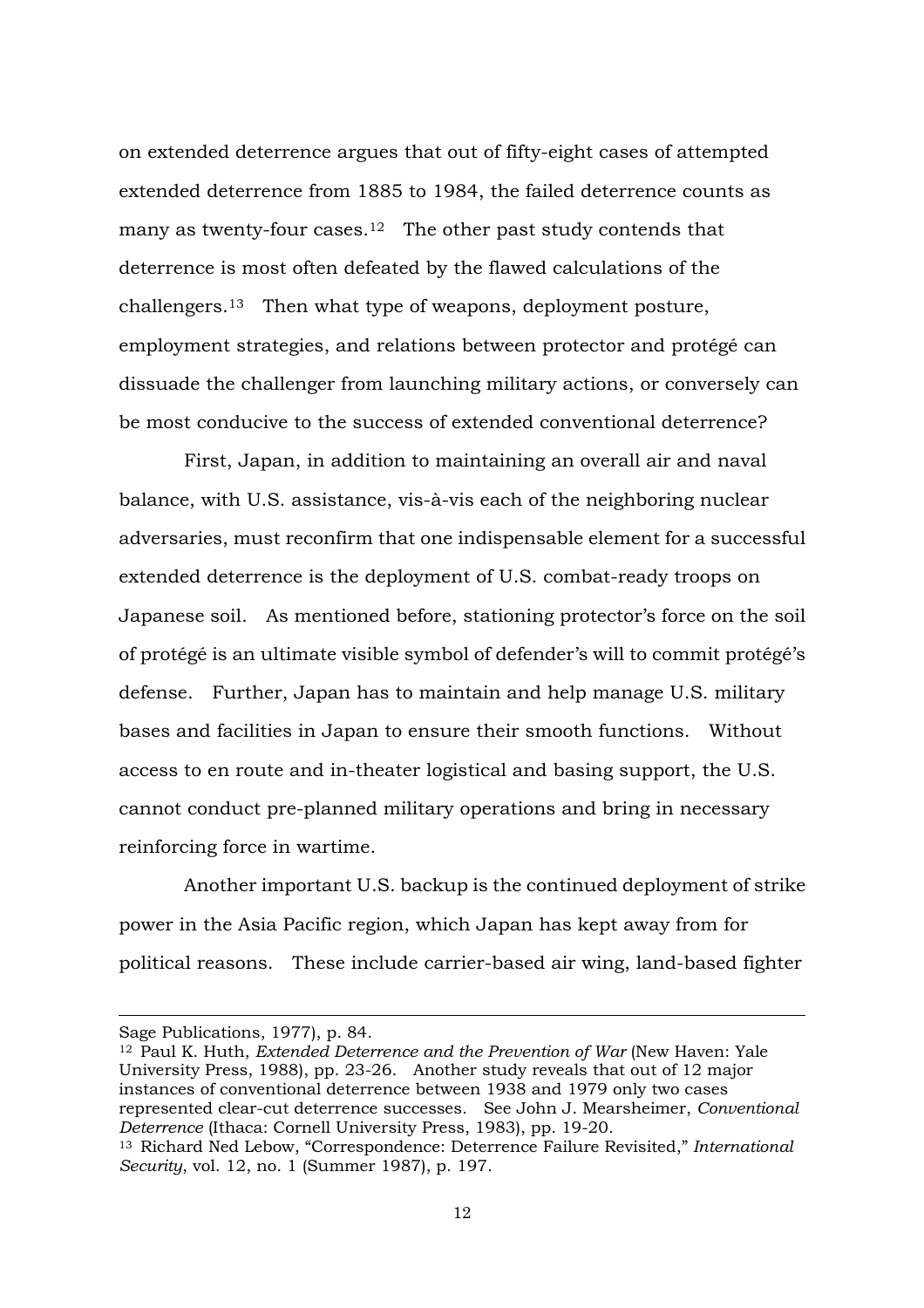aircraft that can carry out land-attack mission, Guam-based bombers with precision-strike capabilities, and newly deployed nuclear-powered guided missile submarines (SSGNs)—former ballistic missile submarines converted to carry conventional cruise missiles. Unlimited expansion of deep-strike high-tech conventional weapons is provocative and thus not desirable; but some of these weapon systems can execute effective counter-offensive and counterforce operations, thereby buttressing deterrence by denial.<sup>14</sup>

Third, Japan has to deploy a requisite level of conventional force in and around the remote island areas of potential conflict for preventing its opponent from achieving a quick *fait accompli* and for fighting until the U.S. brings in a reinforcing force. This appeal applies to the area of the Senkaku Islands that China has long claimed. The Senkaku issue poses Japan a daunting task for deterrence success. For one thing, the disputed area is very close to mainland China. China's advantage in geographical closeness may lead the Chinese leadership to believe that it can capture the Islands by force, through rapid operations. States contemplating conventional aggression typically seek a quick, low-cost victory. Accordingly, it is the local and immediate military balance in the conflict area that would most influence China's calculations regarding a quick victory.<sup>15</sup> Thus, it is crucial for Japan to ensure that China does not believe itself to have a local

<sup>14</sup> The United States, however, has to remain cautious not to generate a countervailing interest in nuclear weapons by the adversaries who lack the resources to compete with U.S. high-tech conventional weapons.

<sup>15</sup> Huth, *Extended Deterrence and the Prevention of War*, pp. 39-41, 74, 76. Michael S. Gerson, "Conventional Deterrence in the Second Nuclear Age," *Parameters*, vol. 39, no. 3 (Autumn 2009), p. 38. Another conditions contributing to a success of extended conventional deterrence are: when any previous crisis involving the same adversaries resulted in stalemate rather than clear victory for either and when the military and diplomatic bargaining process is characterized by tit-for-tat or firm-but-flexible strategies rather than bullying or appeasement. Paul Huth and Bruce Russett, "Deterrence Failure and Crisis Escalation," *International Studies Quarterly*, vol. 32, no. 1 (March 1988), p. 29.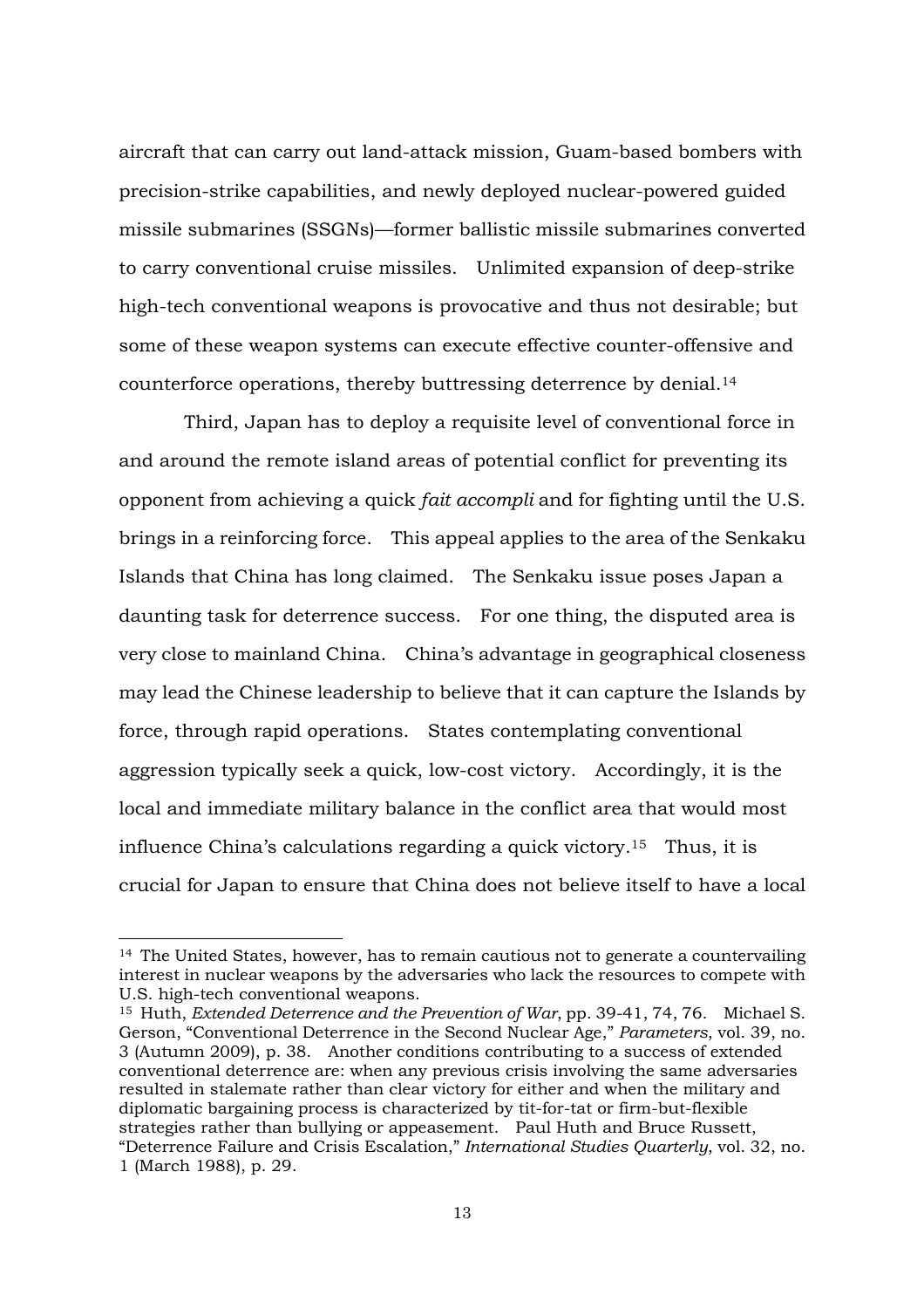military advantage. To avoid further China's miscalculation and to buttress deterrence still more, Japan, arguably with U.S. support, needs to prepare for protracted conventional hostilities, by improving its sustainability of war fighting through securing fuel and ammunition supplies. Higher probability of a drawn-out fighting effectively dissuades adversary from challenging the status quo ante.<sup>16</sup>

Yet the Senkaku issue poses Japan a still more intractable problem in the context of deterrence: China is dissatisfied with the status quo and has been laying claim to the Senkaku as its own territory. In view of prevailing nationalism and/or anti-Japanese nationalism observed in the Chinese society, the Chinese leadership may, especially if they face some domestic problems in the future that seriously challenge their legitimacy, feel compelled to capture the Senkaku in order both to accommodate anti-Japanese nationalism and to salvage their failing regime. In such a situation, the Chinese leadership may take substantial risks of fighting a prolonged war against Japan and the United States, for fear of intolerable loss its lukewarm action might bring about. In order to deal with such Chinese military actions, Japan and the U.S. have to prepare for sufficient capabilities for defeating China in the early stages of hostilities so that China cannot hope to seize the Islands in a drawn-out war. 17

Fourth, in order to bolster conventional deterrence, Japan must pursue development and deployment of enhanced ballistic missile defense (BMD) system, even granting that it is not an easy task for Japan to develop and deploy BMD systems that can surpass offensive ballistic missile force in terms of cost-effectiveness ratio. Aside from nuclear-armed ballistic

<sup>16</sup> Mearsheimer, *Conventional Deterrence*, p. 64.

<sup>&</sup>lt;sup>17</sup> For this line of argument, see, for example, Gerson, "Conventional Deterrence in the Second Nuclear Age," pp. 41-42.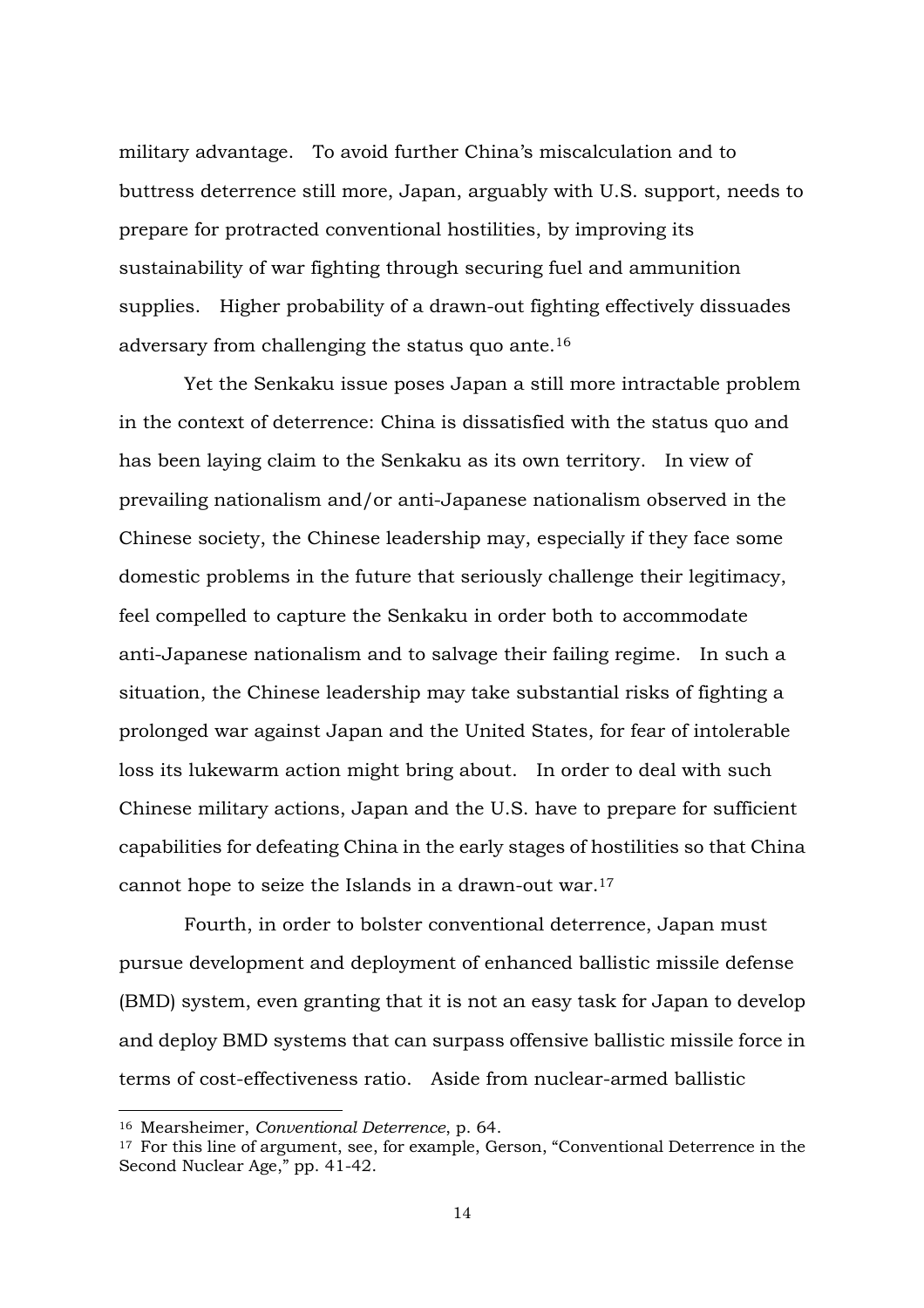missiles, the military significance of ballistic missile is largely dependent upon its accuracy. If circular error probable (CEP) of ballistic missile is, say, around one kilometer, its military effects are insignificant, excepting its effects as a means for political terrorization. However, as the accuracy of ballistic missile substantially improves, ballistic missiles can become capable of fulfilling conventional missions. It is not easy to estimate when Japan's neighboring states can attain the degree of accuracy sufficient for carrying out such mission, but it is a matter of time that they achieve substantially higher ballistic missile accuracy. If Japan's neighboring states deploy conventionally-armed ballistic missiles capable of striking accurately Japan's political center or nuclear power plants scattering along the coast of the Sea of Japan, Japan could be inversely deterred. In addition, if U.S. forces stationed in Japan are vastly vulnerable to the threat of ballistic missile attack, they cannot conduct flexible military operations. To maintain smooth and efficient operation of the U.S.-Japan military cooperation, it must be avoided that U.S. forces on Japanese soil are taken as a hostage of ballistic missile threat.

The potential threat of land-attack cruise missile (LACM) is more imminent than that posed by ballistic missiles. Cruise missiles are cheaper as well as easier to be made more accurate and longer-ranged than ballistic missiles.<sup>18</sup> They are more suitable for carrying chemical weapons than ballistic missiles.<sup>19</sup> Major possessors of cruise missiles in Northeast Asia are Russia, China, and North Korea, of which Russia and China have been deploying land-attack varieties. North Korea's cruise missiles are anti-ship missiles, but no one can deny the possibility that Pyongyang may develop

<sup>18</sup> Dennis M. Gormley, "Hedging Against the Cruise-Missile Threat," *Survival,* vol. 40, no. 1 (Spring 1998), p. 95.

<sup>19</sup> Ibid., p. 96.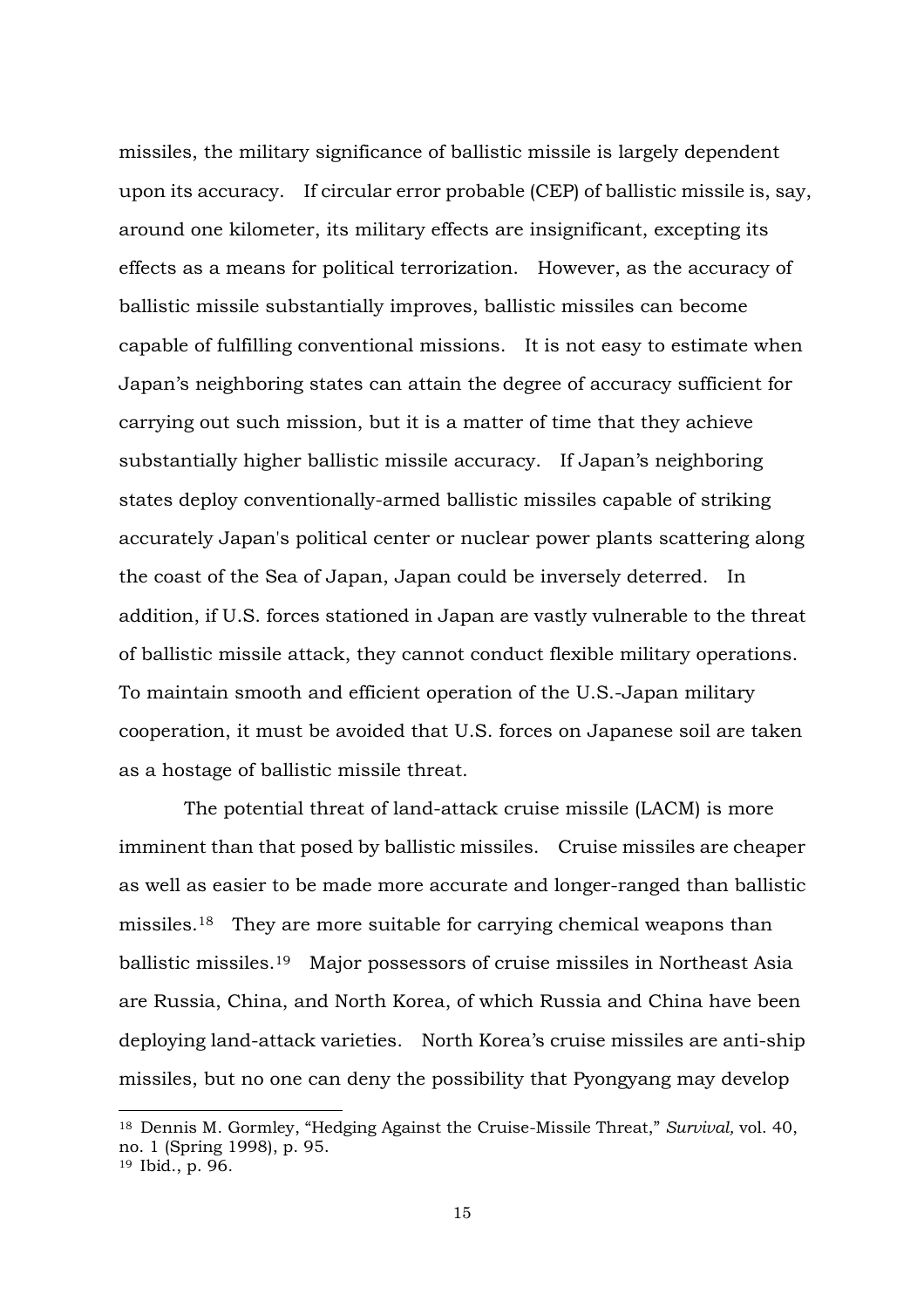and deploy land-attack versions.

The PAC-3 system is supposed to have a certain capability for intercepting cruise missiles. Cruise missiles, however, cannot always be captured by sensor/radar since they are, unlike ballistic missiles, flying at a low altitude. In addition, fire signals can hardly be detected and launch sites are not fixed. For that reason, in addition to the PAC-3 system another defense measure against cruise missiles must be taken. To cope with cruise missiles, it is effective to intercept a cruise missile in depth along its flying route.<sup>20</sup> Instead of separately operating interceptors from fighter plane, surface vessels, or ground base, it will be vital to create a battle management system for tied-up operation of air-, sea-, and land-based intercepting missiles by providing a unified command, control, and combat capability to aircraft such as those equipped with airborne warning and control system (AWACS).<sup>21</sup>

#### **Concluding Remarks**

 Whereas credibility of extended nuclear deterrence is largely dependent on the resolve of protector, the credibility of conventional deterrence is based on military capabilities, the threat to deny an adversary the ability to achieve its military objectives through defensive and offensive operations. Ideal force structure for a successful conventional deterrence, however, requires some degree of punishment capability against non-military high-value targets, since some adversary may be ready to

<sup>20</sup> Ibid., p. 102.

<sup>21</sup> The present Japanese air defense is designed to operate separately: low-air space defense by deploying the Ground Self-Defense Force's surface-to-air missiles, high-air space defense with PAC-1/PAC-2 operated by the Air Self-Defense Force and maritime air defense by the Maritime Self-Defense Force, mainly with Aegis ships.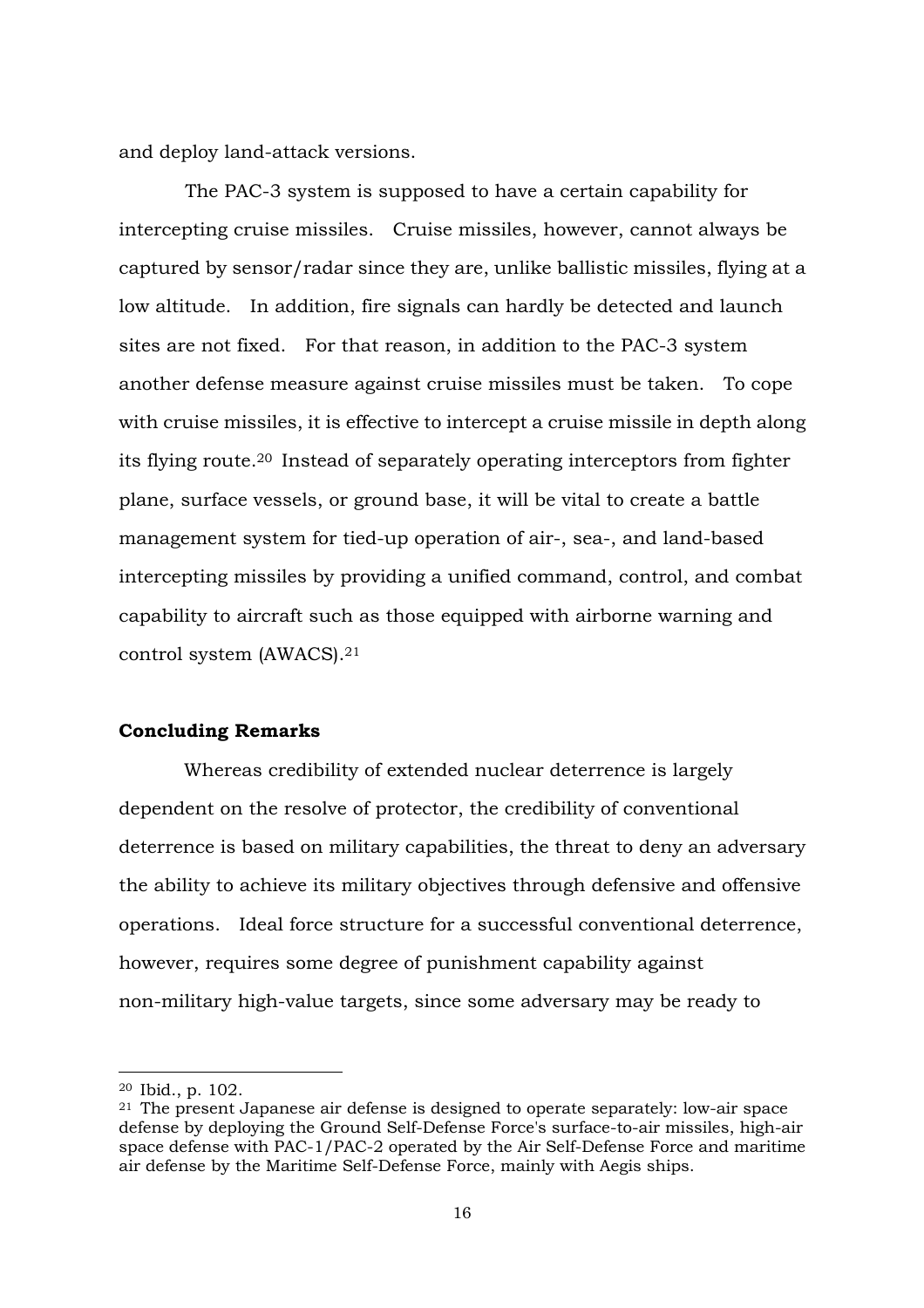accept greater casualties and willing to fight longer and harder.<sup>22</sup>

There are some other important yardsticks Japan should note in preparing for conventional defense and deterrence. It is crucial for the SDF to maintain higher readiness and enhance interoperability between the SDF and U.S. forces. In addition, the SDF should promote joint military exercise with U.S. forces, thereby ensuring smooth combined operations during hostilities. U.S.-Japan joint military drills are particularly important, since the SDF and U.S. forces are not fully integrated and operate through a respective chain of command.

Furthermore, it is desirable that the Japanese government return to the previous position that it would cope on its own with limited and small-scale aggression, such as attacks on offshore island.<sup>23</sup> That posture could have an effect of conveying Japanese resolve to safeguard its territorial integrity not only to potential adversary but also to the United States, thereby strengthen the U.S. will to commit to Japan's defense. However, the 1995 National Defense Program Guidelines (NDPG) and the NDPG onward and the 1997 Guidelines for U.S.-Japan Defense Cooperation anticipate U.S. military involvement and assistance from an early phase of such limited and small-scale conflicts. Too much dependence breeds contempt and distrust.

Although extended conventional deterrence is largely based on military capabilities, non-military dimensions of extended deterrence are no less important than military capabilities. Closer economic and political ties

<sup>22</sup> Gerson, "Conventional Deterrence in the Second Nuclear Age," pp. 37-38.

<sup>23</sup> The 1976 National Defense Program Guidelines (NDPG) and the 1978 Guidelines for U.S.-Japan Defense Cooperation stipulated, "Japan will, in principle, independently fend off limited and small-scale invasions." It is not clear why the Japanese government gave up this posture, but the 2011 White Paper on Defense simply writes that "[I]n consideration of the expanded role of the defense capabilities, this stipulation was considered inappropriate as it focused solely on invasions of Japan…"